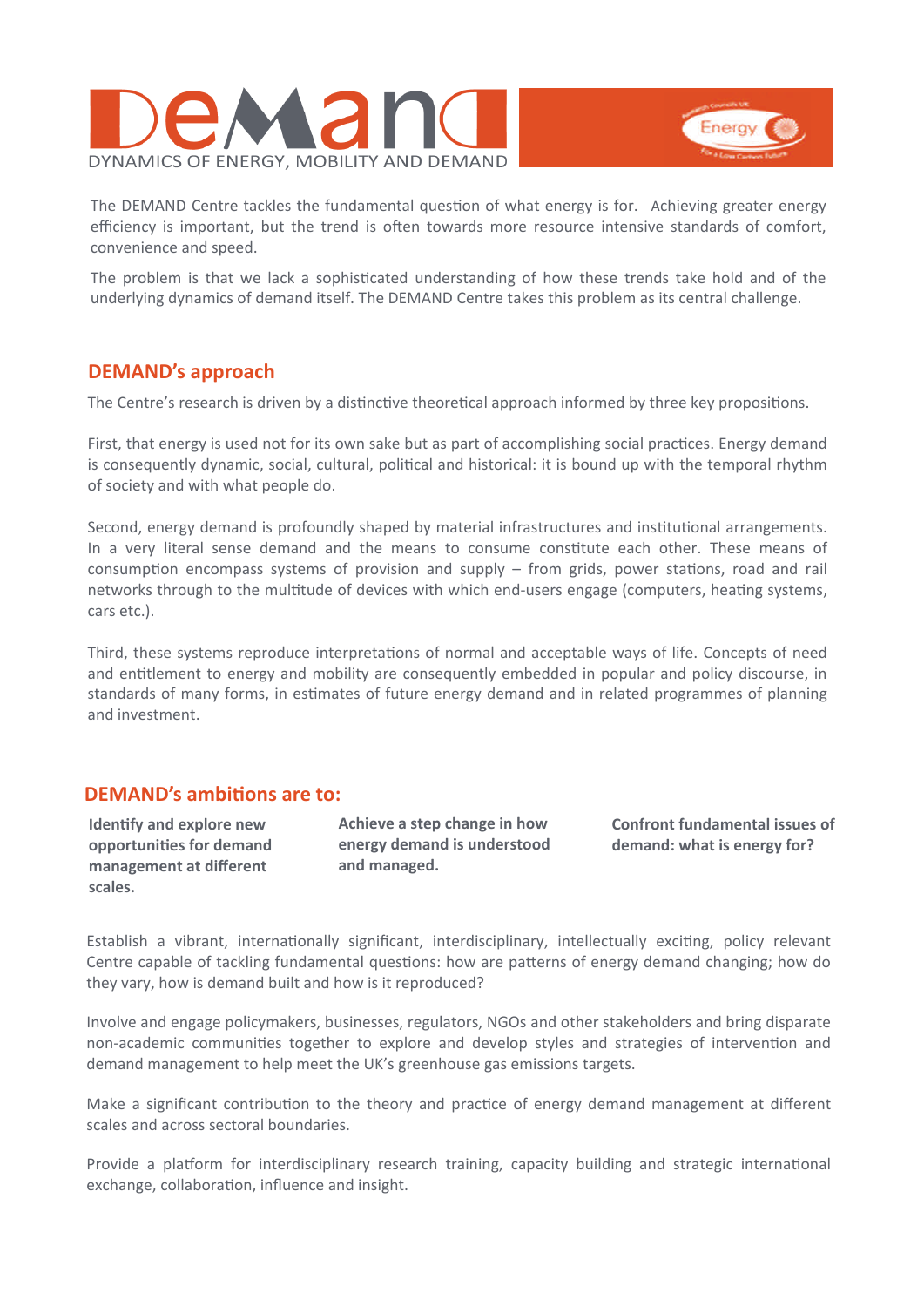

# **The DEMAND Centre's research: challenges, themes and projects**

The Centre's research programme revolves around a number of specific challenges addressed through four research Themes and a fifth explicitly focused on integration and application.

#### **Theme 1: Trends and patterns in energy demand**

*Challenge: Develop new ways of analysing the relation between the dynamics of end use practices and dynamics of energy demand, moving beyond reliance on aggregate paƩerns and averages.* 

**Projects** in Theme 1 make creative use of existing quantitative data sets to identify variations and trends in the social practices that shape energy demand, feeding analysis into the rest of the research programme and into estimates and models of future consumption.

#### **Theme 2: How end use practices change**

**Challenge:** Provide insightful and useful accounts of *how and why end use practices vary over space, time and social context, and of the processes through which they evolve and impact on energy demand and greenhouse gas emissions.* 

**Projects** in Theme 2 go into detail, analysing end use practices that are currently changing in ways that matter for energy demand. Research focuses on the use of domestic IT, mobility amongst older people, business travel, and the relation between home, work and leisure.

#### **Theme 3: Managing infrastructures of supply and demand**

*Challenge: Increase understanding and knowledge of the spatial and temporal flexibility of end use practices and of how end use pracƟces and related infrastructures might be adapted and managed to reduce demand.*

**Projects** in Theme 3 analyse the development and constant adaptation of end use practices and of the hard and soft infrastructures (gas, electricity, transport, logistics systems, organisational procedures) on which they depend, identifying the potential for future transformation across different sites and time scales  $-$  including smart grids; building design and management; control systems; district heating and infrastructures for electric vehicles.

#### **Theme 1 Projects**

- 1.1 The structure and social distribution of end use practices
- 1.2 Time pressures and peak demand
- 1.3 Trends over time



#### **Theme 2 Projects**

- 2.1 Domestic IT use
- 2.2 Business travel
- 2.3 Older people and mobile lives
- 2.4 The dynamics of energy use in daily life



#### **Theme 3 Projects**

- 3.1 Adapting infrastructure for a low carbon society
- 3.2 Negotiating needs and expectations in commercial buildings
- 3.3 Infrastructures for online shopping
- 3.4 Monitoring and controlling energy demand

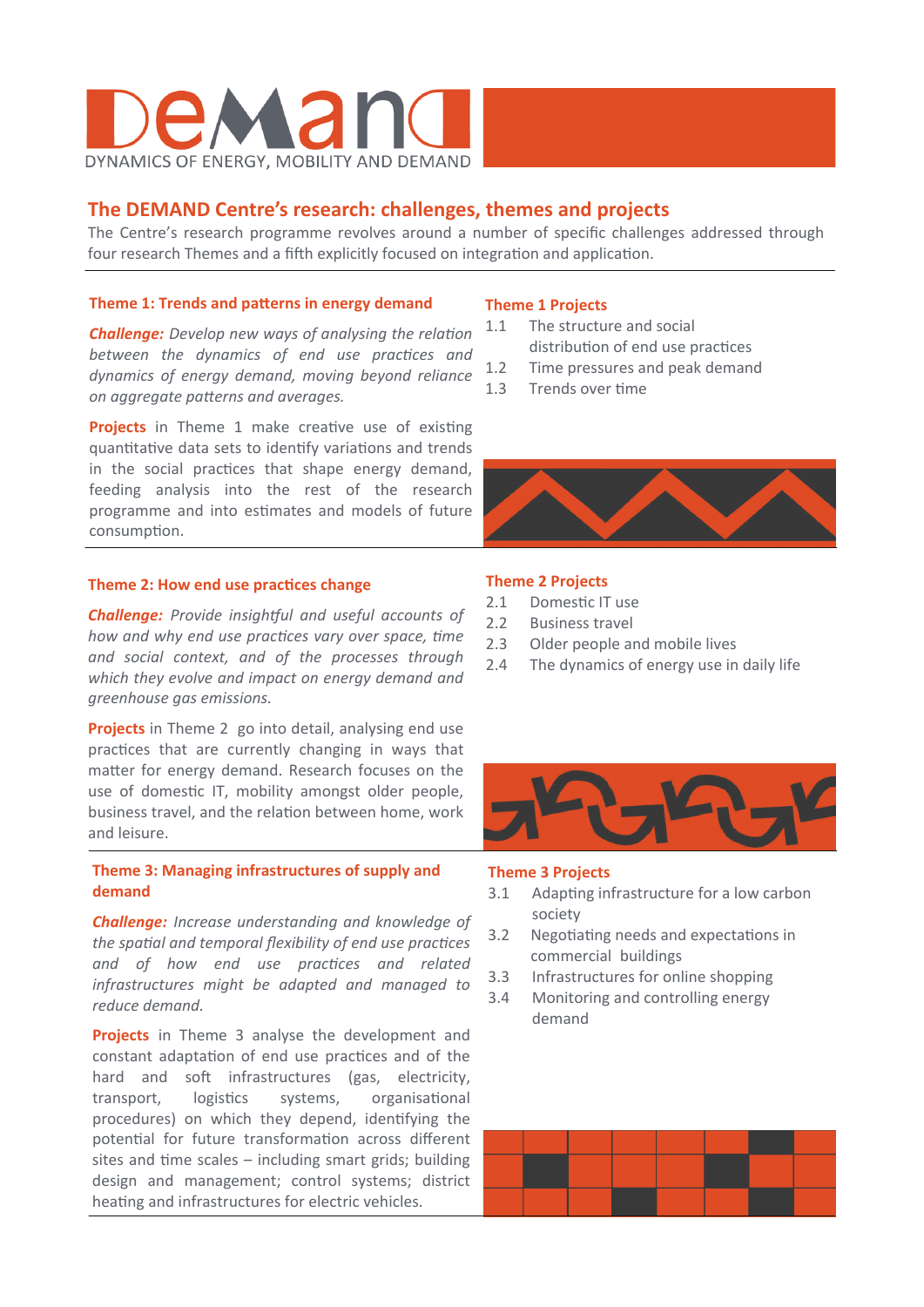# DYNAMICS OF ENERGY, MOBILITY AND DEMAND

#### **Theme 4: Normality, need and entitlement**

*Challenge: Address fundamental questions of need and enƟtlement, generaƟng new thinking and informing public policy and debate about how much energy consumpƟon and mobility is required to parƟcipate effecƟvely in society and how this might change.* 

**Projects** in Theme 4 deal with topics of energy and justice; with transport stress and the costs of mobility, and with implicit forms of energy demand governance.

#### **Theme 5: Integration and application**

*Challenge: To synthesise and evaluate the practical and conceptual significance of research undertaken within Themes 1‐4.* 

Projects in this Theme develop and explore the relevance of our work for managing major transitions in demand.

#### **Theme 4 Projects**

- 4.1 Energy and justice
- 4.2 Beyond elasticities: affording mobility
- 4.3 Implicit energy governance



#### **Theme 5 Projects**

- 5.1 Constituting demand
- 5.2 Dynamics of demand
- 5.3 Steering demand



# **The DEMAND Centre: impacts and opportunities to get involved**

During the course of our research we will interact with stakeholders from the fields of energy, buildings, transport, utilities, local planning and more. For example, we will:

- Work directly with local authorities on issues such as new and evolving infrastructures and data collection and interpretation.
- Produce a project-led series of national policy briefings and a programme of policy seminars, hosted by DECC.
- Work with specialist policy advisors and collaborators within EDF R&D's ECLEER network, and the International Energy Agency to promote the Centre's work to national and international policy communities.
- Engage with a range of private sector organizations responsible for the design and management of energy and mobility systems (e.g. facilities managers, energy and transport network operators, building designers, property developers, the retail sector and employers), and with others involved in making and shaping future trends and patterns in end use practices.

#### **OpportuniƟes for researchers and academics**

We have a total of 13 PhD studentships, funding for 20 visiting researchers, and for a programme of related secondments and projects. There will be 3 DEMAND summer schools. We also welcome visiting PhD students and academics who share our research ambitions and approach. See www.demand.ac.uk for further details.

#### **OpportuniƟes for people from business and policy**

The DEMAND Centre will obtain advice and input from a non-academic Club with members drawn from business, government and NGOs. Club members will have an opportunity to co-shape research agendas, processes and outcomes and will help extend the DEMAND Centre's influence. Get in touch if you would like to know more. Email: k.wright@lancaster.ac.uk.